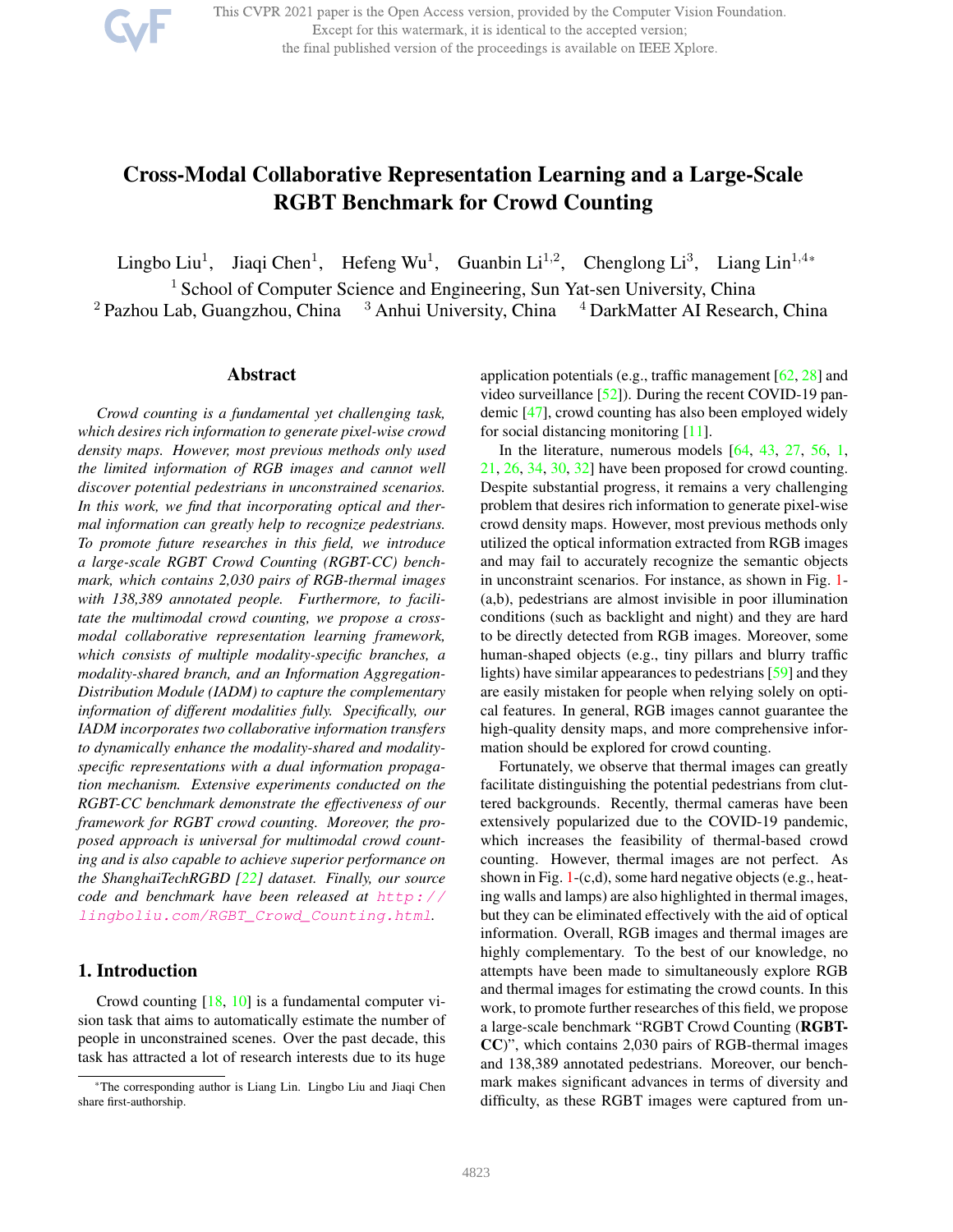

Figure 1. Visualization of RGB-thermal images in our RGBT-CC benchmark. When only using optical information of RGB images, we cannot effectively recognize pedestrians in poor illumination conditions, as shown in (a) and (b). When only utilizing thermal images, some heating negative objects are hard to be distinguished, as shown in (c) and (d).

constrained scenes (e.g., malls, streets, train stations, etc.) with various illumination (e.g., day and night).

Nevertheless, capturing the complementarities of multimodal data (i.e., RGB and thermal images) is non-trivial. Conventional methods [22, 67, 37, 15, 54, 46] either feed the combination of multimodal data into deep neural networks or directly fuse their features, which could not well exploit the complementary information. In this work, to facilitate the multimodal crowd counting, we introduce a cross-modal collaborative representation learning framework, which incorporates multiple modality-specific branches, a modality-shared branch, and an Information Aggregation-Distribution Module (IADM) to fully capture the complementarities among different modalities. Specifically, our IADM is integrated with two collaborative components, including i) an Information Aggregation Transfer that dynamically aggregates the contextual information of all modality-specific features to enhance the modalityshared feature and *ii*) an Information Distribution Transfer that propagates the modality-shared information to symmetrically refine every modality-specific feature for further representation learning. Furthermore, the tailor-designed IADM is embedded in different layers to learn the crossmodal representation hierarchically. Consequently, the proposed framework can generate knowledgeable features with comprehensive information, thereby yielding high-quality crowd density maps.

It is worth noting that our method has three appealing properties. First, thanks to the dual information propagation mechanism, IADM can effectively capture the multimodal complementarities to facilitate the crowd counting task. Second, as a plug-and-play module, IADM can be easily incorporated into various backbone networks for endto-end optimization. Third, our framework is universal for multimodal crowd counting. Except for RGBT counting, the proposed method can also be directly applied for RGB-Depth counting. In summary, the major contributions of this work are three-fold:

- We introduce a large-scale RGBT benchmark to promote the research of crowd counting, in which 138,389 pedestrians are annotated in 2,030 pairs of RGBthermal images captured in unconstrained scenarios.
- We develop a cross-modal collaborative representation learning framework, which is capable of fully learning the complementarities among different modalities with a Information Aggregation-Distribution Module.
- Extensive experiments conducted on two multimodal benchmarks (i.e., RGBT-CC and ShanghaiTechRGBD [22]) greatly demonstrate that the proposed method is effective and universal for multimodal crowd counting.

# 2. Related Works

Crowd Counting Benchmarks: In recent years, we have witnessed the rapid evolution of crowd counting benchmarks. UCSD [3] and WorldExpo [57] are two early datasets that respectively contain 2,000 and 3,980 video frames with low diversities and low-medium densities. To alleviate the limitations of the aforementioned datasets, Zhang *et al.* [64] collected 1,198 images with 330,165 annotated heads, which are of better diversity in terms of scenes and density levels. Subsequently, three large-scale datasets were proposed in succession. For instance, UCF-QNRF [14] is composed of 1,535 high density images images with a total of 1.25 million pedestrians. JHU-CROWD++ [45] contains 4,372 images with 1.51 million annotated heads, while NWPU-Crowd [50] consists of 2.13 million annotations in 5,109 images. Nevertheless, all the above benchmarks are based on RGB optical images, in which almost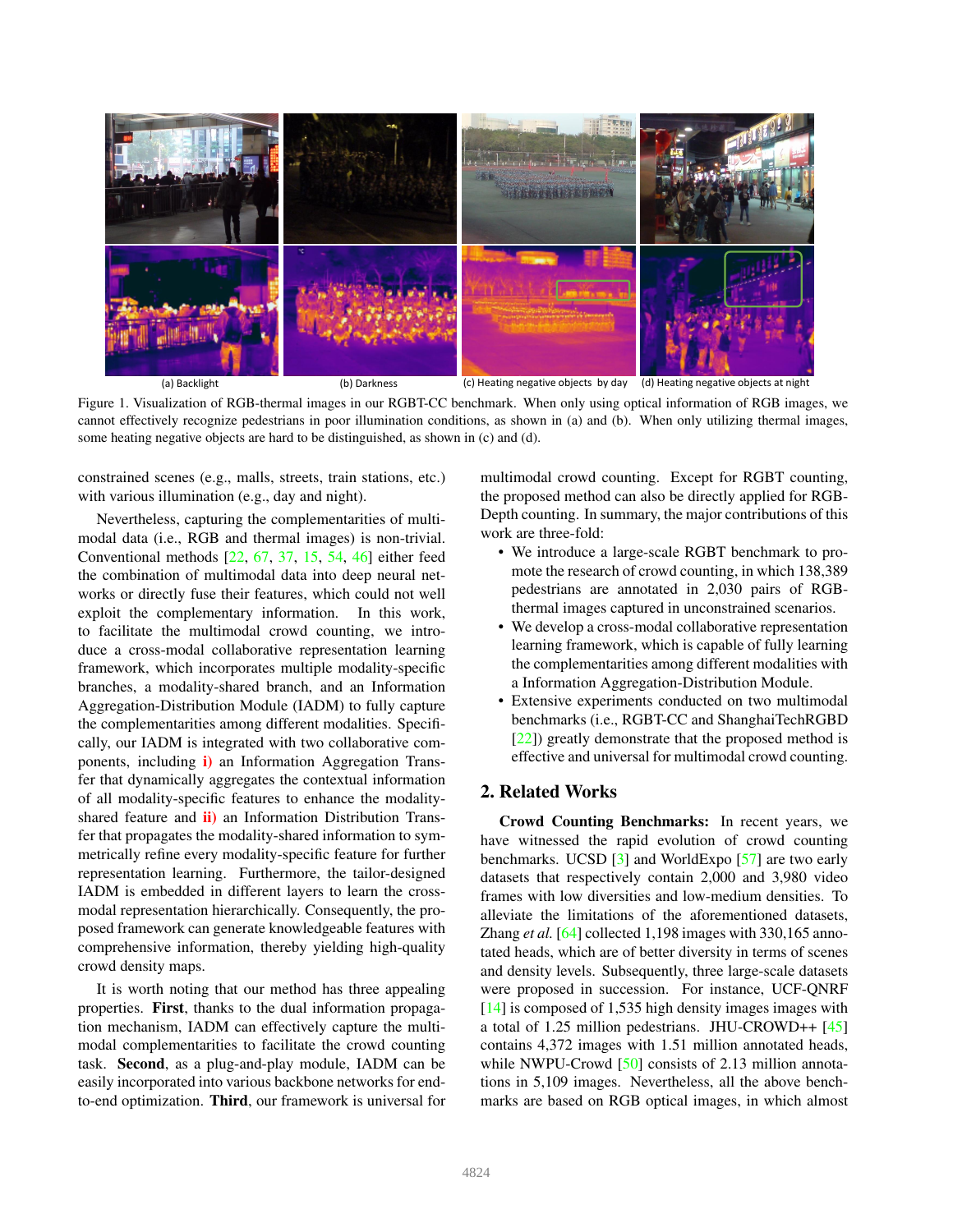all previous methods fail to recognize the invisible pedestrians in poor illumination conditions. Recently, Lian *et al.* [22] utilized a stereo camera to capture 2,193 depth images that are insensitive to illumination. However, these images are coarse in outdoor scenes due to the limited depth ranges (0∼20 meters), which seriously restricts their deployment scopes. Fortunately, we find that thermal images are robust to illumination and have large perception distance, thus can help to recognize pedestrians under various scenarios. Therefore, we propose the first RGBT crowd counting dataset in this work, hoping that it would greatly promote the future development in this field.

Crowd Counting Approaches: As a classics problem in computer vision, crowd counting has been studied extensively. Early works [4, 5, 13] directly predict the crowd count with regression models, while subsequent methods usually generate crowd density maps and then accumulate all pixels' values to obtain the final counts. Specifically, a large number of deep neural networks with various architectures [9, 57, 49, 48, 41, 17, 43, 21, 55, 29, 39, 16, 53] and loss functions [2, 14, 34, 26] are developed for still image-based crowd counting. Meanwhile, some methods [60, 52, 40, 31] perform crowd estimation from multi-view images or surveillance videos. However, all aforementioned methods estimate crowd counts with the optical information of RGB images/videos and are not effective when working in poor illumination conditions. Recently, depth images are used as auxiliary information to count and locate human heads [22]. Nevertheless, depth images are coarse in outdoor scenarios, thus depth-based methods have relatively limited deployment scopes. Nevertheless, depth images are coarse in outdoor scenarios, thus depth-based methods have relatively limited deployment scopes.

Multi-Modal Representation Learning: Multi-modal representation learning aims at comprehending and representing cross-modal data through machine learning. There are many strategies in cross-modal feature fusion. Some simple fusion methods [19, 22, 46, 8] obtain a fused feature with the operations of element-wise multiplication/addition or concatenation in the "Early Fusion" and "Late Fusion" way. To exploit the advantages of both early and late fusion, various two-stream-based models [51, 38, 66, 63] propose to fuse hierarchical cross-modal features, achieving the fully representative shared feature. Besides, a few approaches [33] explore the use of a shared branch, mapping the shared information to common feature spaces. Furthermore, some recent works [7, 35, 58] are presented to address RGBD saliency detection, which is also a cross-modal dense prediction task like RGBT crowd counting. However, most of these works are one-way information transfer, just using depth modality as auxiliary information to help the representation learning of RGB modality. In this work, we propose a symmetric dynamic enhancement mechanism



Figure 2. The statistics histogram of people distribution in the proposed RGBT Crowd Counting benchmark.

Table 1. The training, validation and testing sets of our RGBT-CC benchmark. In each grid, the first value is the number of images, while the second value denotes the average count per image.

|         | Training                                  | Validation | Testing   |  |  |
|---------|-------------------------------------------|------------|-----------|--|--|
| #Bright | 510/65.66                                 | 97/63.02   | 406/73.39 |  |  |
| #Dark   | 520/62.52                                 | 103/67.74  | 394/74.88 |  |  |
| #Total  | 1030 / 64.07                              | 200/65.45  | 800/74.12 |  |  |
| Scene   | malls, streets, train/metro stations, etc |            |           |  |  |

that can take full advantage of the modal complementarities in crowd counting.

## 3. RGBT Crowd Counting Benchmark

To the best of our knowledge, there is currently no public RGBT dataset for crowd counting. To promote the future research of this task, we propose a large-scale RGBT Crowd Counting (RGBT-CC) benchmark. Specifically, we first use an optical-thermal camera to take a large number of RGB-thermal images in various scenarios (e.g., malls, streets, playgrounds, train stations, metro stations, etc). Due to the different types of electronic sensors, original RGB images have a high resolution of  $2,048 \times 1,536$  with a wider field of view, while thermal images have a standard resolution of  $640\times480$  with a smaller field of view. On the basis of coordinate mapping relation, we crop the corresponding RGB regions and resize them to  $640\times480$ . We then choose 2,030 pairs of representative RGB-thermal images for manual annotations. Among these samples, 1,013 pairs are captured in the light and 1,017 pairs are in the darkness. A total of 138,389 pedestrians are marked with point annotations, on average 68 people per image. The detailed distribution of people is shown in Fig. 2. Finally, the proposed RGBT-CC benchmark is randomly divided into three parts. As shown in Table 1, 1030 pairs are used for training, 200 pairs are for validation and 800 pairs are for testing. Compared with those Internet-based datasets [14, 50, 45] with serious bias, our RGBT-CC dataset has closer crowd density distribution to realistic cities, since our images are captured in urban scenes with various densities. Therefore, our dataset has wider applications for urban crowd analysis.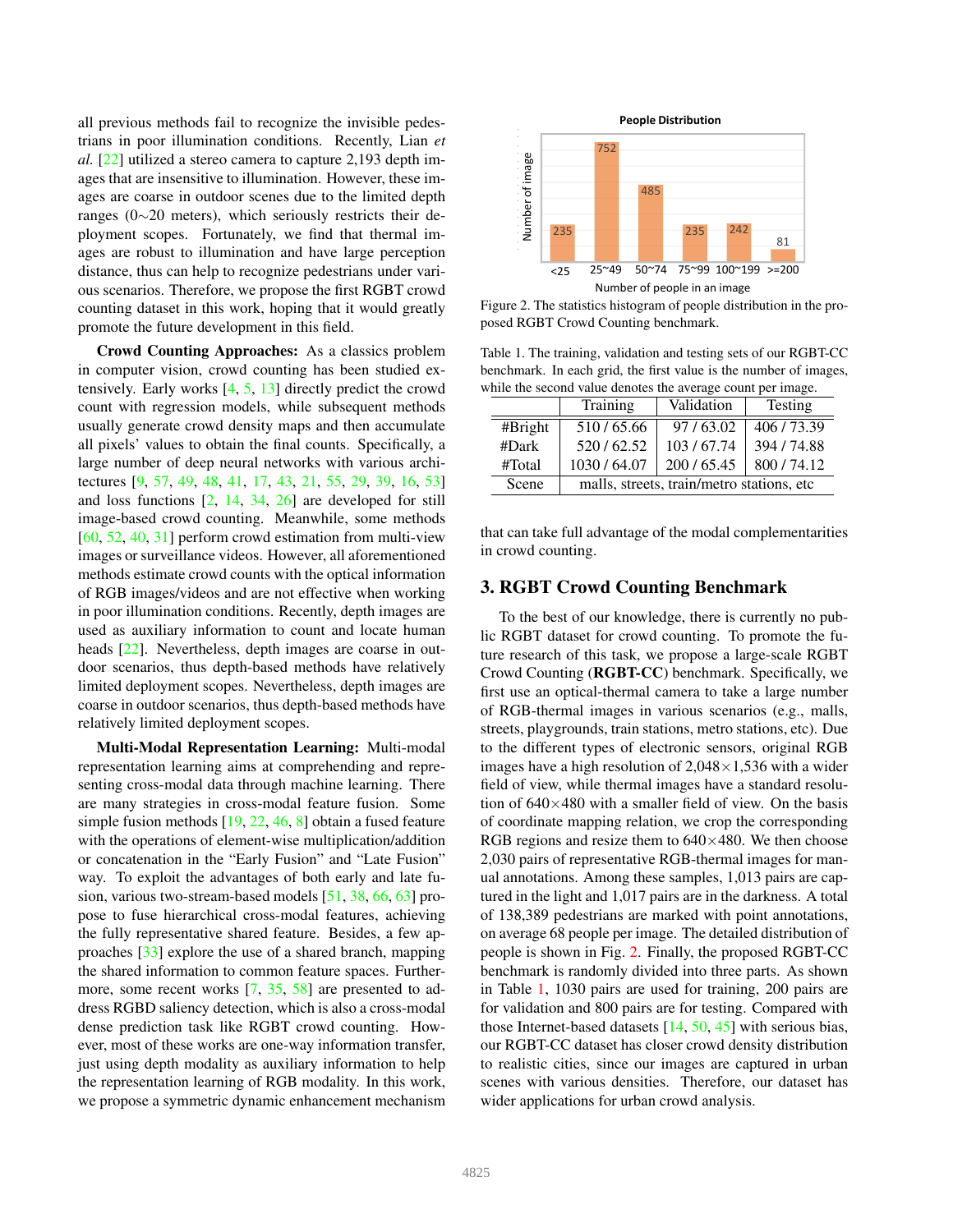

Figure 3. The architecture of the proposed cross-modal collaborative representation learning framework for multimodal crowd counting. Specifically, our framework consists of multiple modality-specific branches, a modality-shared branch, and an Information Aggregation-Distribution Module (IADM).

## 4. Method

In this work, we propose a cross-modal collaborative representation learning framework for multimodal crowd counting. Specifically, multiple modality-specific branches, a modality-shared branch, and an Information Aggregation-Distribution Module are incorporated to fully capture the complementarities among different modalities with a dual information propagation paradigm. In this section, we adopt the representative CSRNet [21] as a backbone network to develop our framework for RGBT crowd counting. It is worth noting that our framework can be implemented with various backbone networks (e.g., MCNN [64], SANet [2], and BL [34]), and is also universal for multimodal crowd counting, as verified in Section 5.4 by directly applying it to the ShanghaiTechRGBD [22] dataset.

## 4.1. Overview

As shown in Fig. 3, the proposed RGBT crowd counting framework is composed of three parallel backbones and an Information Aggregation-Distribution Module (IADM). Specifically, the top and bottom backbones are developed for modality-specific (i.e. RGB images and thermal images) representation learning, while the middle backbone is designed for modality-shared representation learning. To fully exploit the multimodal complementarities, our IADM dynamically transfers the specific-shared information to collaboratively enhance the modality-specific and modalityshared representations. Consequently, the final modalityshared feature contains comprehensive information and facilitates generating high-quality crowd density maps.

Given an RGB image  $R$  and a thermal image  $T$ , we first feed them into different branches to extract modalityspecific features, which maintain the specific information of individual modality. The modality-shared branch takes a zero-tensor as input<sup>1</sup> and aggregates the information of

modality-specific features hierarchically. As mentioned above, each branch is implemented with CSRNet, which consists of (1) a front-end block with the first ten convolutional layers of VGG16 [42] and (2) a back-end block with six dilated convolutional layers. More specifically, the modality-specific branches are based on the CSRNet frontend block, while the modality-shared branch is based on the last 14 convolutional layers of CSRNet. In our work, the j-th dilated convolutional layer of back-end block is renamed as "Conv $5\frac{1}{7}$ ". For convenience, the RGB, thermal, and modality-shared features at Convi<sub>-</sub>j layer are denoted as  $F_r^{i,j}$ ,  $F_t^{i,j}$ , and  $F_s^{i,j}$ , respectively.

After feature extraction, we employ the Information Aggregation-Distribution Module described in Section 4.2 to learn cross-modal collaborative representation. To exploit the multimodal information hierarchically, the proposed IADM is embedded after different layers, such as Conv1<sub>-2</sub>, Conv2<sub>-2</sub>, Conv3<sub>-3</sub>, and Conv4<sub>-3</sub>. Specifically, after Convi<sub>-1</sub>, IADM dynamically transfers complementary information among modality-specific and modality-shared features for mutual enhancement. This process can be formulated as follow:

$$
\hat{F}_s^{i,j}, \hat{F}_r^{i,j}, \hat{F}_t^{i,j} = \text{IADM}(F_s^{i,j}, F_r^{i,j}, F_t^{i,j}), \tag{1}
$$

where  $\hat{F}_s^{i,j}$ ,  $\hat{F}_r^{i,j}$ , and  $\hat{F}_t^{i,j}$  are the enhanced features of  $F_s^{i,j}$ ,  $F_r^{i,j}$ , and  $F_t^{i,j}$  respectively. These features are then fed into the next layer of each branch to further learn highlevel multimodal representations. Thanks to the tailordesigned IADM, the complementary information of the input RGB image and the thermal image is progressively transferred into the modality-shared representations. The final modality-shared feature  $F_s^{5,6}$  contains rich information. Finally, we directly feed  $F_s^{5,6}$  into a 1\*1 convolutional layer for prediction of the crowd density map M.

#### 4.2. Collaborative Representation Learning

As analyzed in Section , RGB images and thermal images are highly complementary. To fully capture their complementarities, we propose an Information Aggregation and Distribution Module (IADM) to collaboratively learn cross-

<sup>&</sup>lt;sup>1</sup>When the input of modality-shared branch is set to 0, Eq.3 at Conv1<sub>-2</sub> is simplified as  $\hat{F}_s^{1,2} = I_r^{1,2} \odot Conv_{1*1}(I_r^{1,2}) + I_t^{1,2} \odot Conv_{1*1}(I_t^{1,2})$ . In other words, the initial modality-shared feature is generated by directly aggregating the information of RGB and thermal features.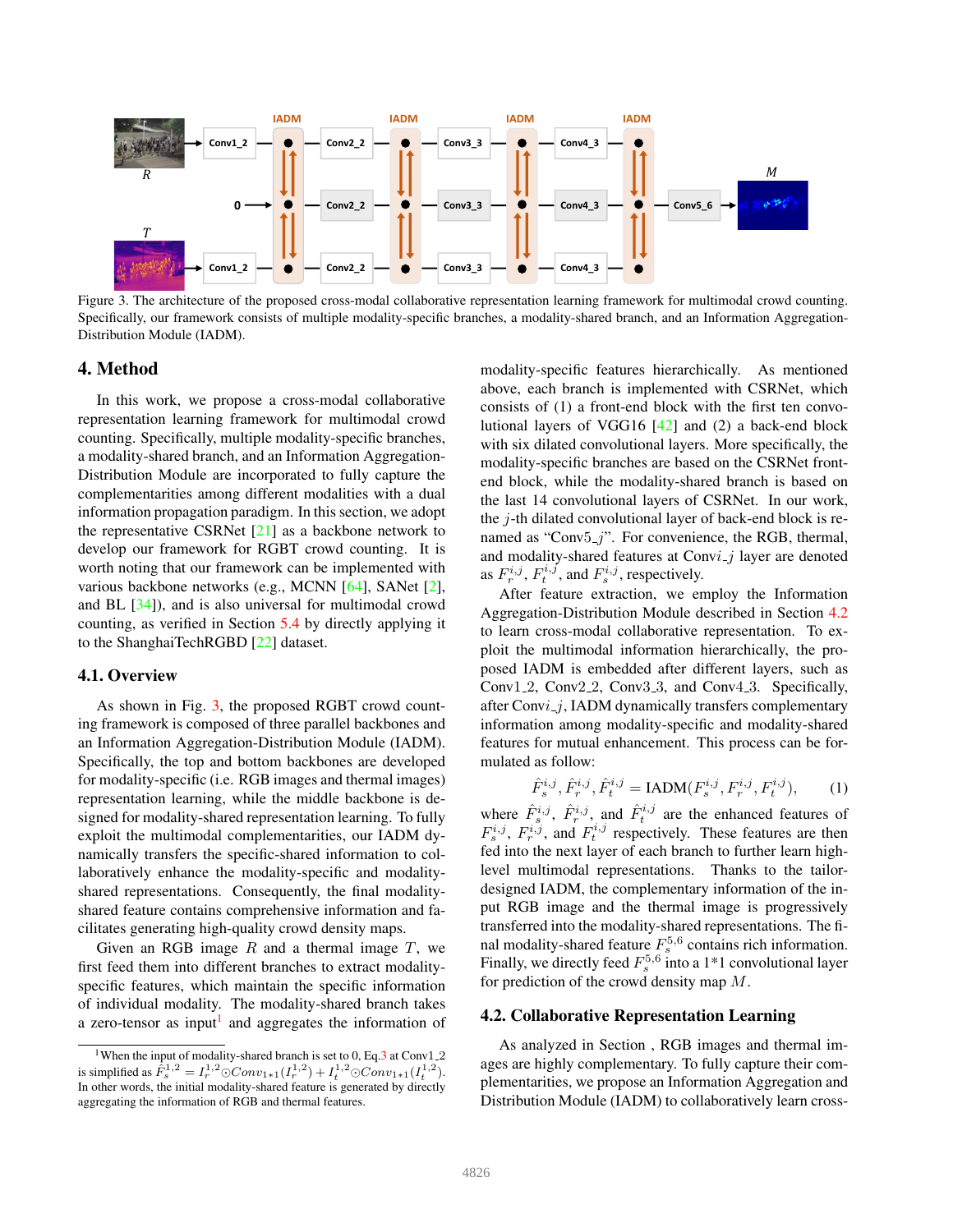



(a) Information Aggregation (b) Information Distribution

Figure 4. (a) Information Aggregation Transfer: we first extract the contextual information  $I_r/I_t$  from modality-specific features  $F_r/F_t$ , and then propagate them dynamically to enhance the modality-shared feature  $F_s$ . (b) Information Distribution Transfer: the contextual information  $\hat{I}_s$  of the enhance feature  $\hat{F}_s$  is distributed adaptively to each modality-specific feature for feedback refinement. "+" denotes element-wise addition and "-" refers to element-wise subtraction.

modal representation with a dual information propagation mechanism. Specifically, our IADM is integrated with two collaborative transfers, which dynamically propagate the contextual information to mutually enhance the modalityspecific and modality-shared representations.

1) Contextual Information Extraction: In this module, we propagate the contextual information rather than the original features, because the later manner would cause the excessive mixing of specific-shared features. To this end, we employ a L-level pyramid pooling layer to extract the contextual information for a given feature  $F^{i,j} \in$  $R^{h \times w \times c}$ . Specifically, at the  $l^{th}$  level  $(l=1,...,L)$ , we apply a  $2^{l-1} \times 2^{l-1}$  max-pooling layer to generate a  $\frac{h}{2^{l-1}} \times \frac{w}{2^{l-1}}$  feature, which is then upsampled to  $h \times w$  with nearest neighbor interpolation. For convenience, the upsampled feature is denoted as  $F^{i,j,l}$ . Finally, the contextual information  $I^{i,j} \in R^{h \times w \times c}$  of feature  $F^{i,j}$  is computed as:

$$
I^{i,j} = Conv_{1*1}(F^{i,j,1} \oplus F^{i,j,2} \oplus \dots \oplus F^{i,j,L}),
$$
 (2)

where ⊕ denotes an operation of feature concatenation and  $Conv_{1*1}$  is a 1\*1 convolutional layer. This extraction has two advantages. First, with a larger receptive field, each position at  $I^{i,j}$  contains more context. Second, captured by different sensors, RGB images and thermal images are not strictly aligned, as shown in Figure 1. Thanks to the translation invariance of max-pooling layers, we can eliminate the misalignment of RGB-thermal images to some extent.

2) Information Aggregation Transfer (IAT): In our work, IAT is proposed to aggregate the contextual information of all modality-specific features to enhance the modality-shared feature. As shown in Fig. 4-(a), instead of directly absorbing all information, our IAT transfers the complementary information dynamically with a gating mechanism that adaptively filters useful information. Specifically, given features  $F_r^{i,j}$ ,  $F_t^{i,j}$  and  $F_s^{i,j}$ , we first extract their contextual information  $I_r^{i,j}$ ,  $I_t^{i,j}$ , and  $I_s^{i,j}$  with Eq. 2. Similar to  $[61, 65]$ , we then obtain two residual information  $I_{r2s}^{i,j}$  and  $I_{t2s}^{i,j}$  by computing the differences between  $I_r^{i,j} / I_t^{i,j}$  and  $I_s^{i,j}$ . Finally, we apply two gating functions to

adaptively propagate the complementary information for refining the modality-shared feature  $F_s^{i,j}$ . The enhanced feature  $\hat{F}_s^{i,j}$  is formulated as follow:

$$
I_{r2s}^{i,j} = I_r^{i,j} - I_s^{i,j}, \quad w_{r2s}^{i,j} = Conv_{1*1}(I_{r2s}^{i,j}),
$$
  
\n
$$
I_{t2s}^{i,j} = I_t^{i,j} - I_s^{i,j}, \quad w_{t2s}^{i,j} = Conv_{1*1}(I_{t2s}^{i,j}),
$$
  
\n
$$
\hat{F}_s^{i,j} = F_s^{i,j} + I_{r2s}^{i,j} \odot w_{r2s}^{i,j} + I_{t2s}^{i,j} \odot w_{t2s}^{i,j},
$$
\n(3)

where the gating functions are implemented by convolutional layers,  $w_{r2s}^{i,j}$  and  $w_{t2s}^{i,j}$  are the gating weights.  $\odot$  refers to an operation of element-wise multiplication. With such a mechanism, the complementary information is effectively embedded into the modality-shared representation, thus our method can better exploit the multimodal data.

3) Information Distribution Transfer (IDT): After information aggregation, we distribute the information of the new modality-shared feature to refine each modalityspecific feature respectively. As shown in Fig. 4-(b), with the enhanced feature  $\hat{F}_s^{i,j}$ , we first extract its contextual information  $\hat{I}_{s}^{i,j}$ , which is then dynamically propagated to  $F_r^{i,j}$  and  $F_t^{i,j}$ . Simialr to IAT, two gating functions are used for information filtering. Specifically, the enhanced modality-specific features are computed as follow:

$$
\begin{aligned} I^{i,j}_{s2r} &= \hat{I}^{i,j}_s - I^{i,j}_r, & I^{i,j}_{s2t} &= \hat{I}^{i,j}_s - I^{i,j}_t, \\ w^{i,j}_{s2r} &= Conv_{1*1}(I^{i,j}_{s2r}), & w^{i,j}_{s2t} &= Conv_{1*1}(I^{i,j}_{s2t}), \\ \hat{F}^{i,j}_r &= F^{i,j}_r + I^{i,j}_{s2r} \odot w^{i,j}_{s2r}, & \hat{F}^{i,j}_t &= F^{i,j}_t + I^{i,j}_{s2t} \odot w^{i,j}_{s2t}. \end{aligned}
$$

Finally, all enhanced features  $\hat{F}_r^{i,j}$ ,  $\hat{F}_t^{i,j}$ , and  $\hat{F}_s^{i,j}$  are fed into the following layers of the individual branch for further representation learning.

#### 5. Experiments

#### 5.1. Implementation Details & Evaluation Metrics

In this work, the proposed method is implemented with PyTorch [36]. Here we take various models (e.g., CSR-Net  $[21]$ , MCNN  $[64]$ , SANet  $[2]$ , and BL  $[34]$ ) as backbone to develop multiple instances of our framework. To maintain a similar number of parameters to original mod-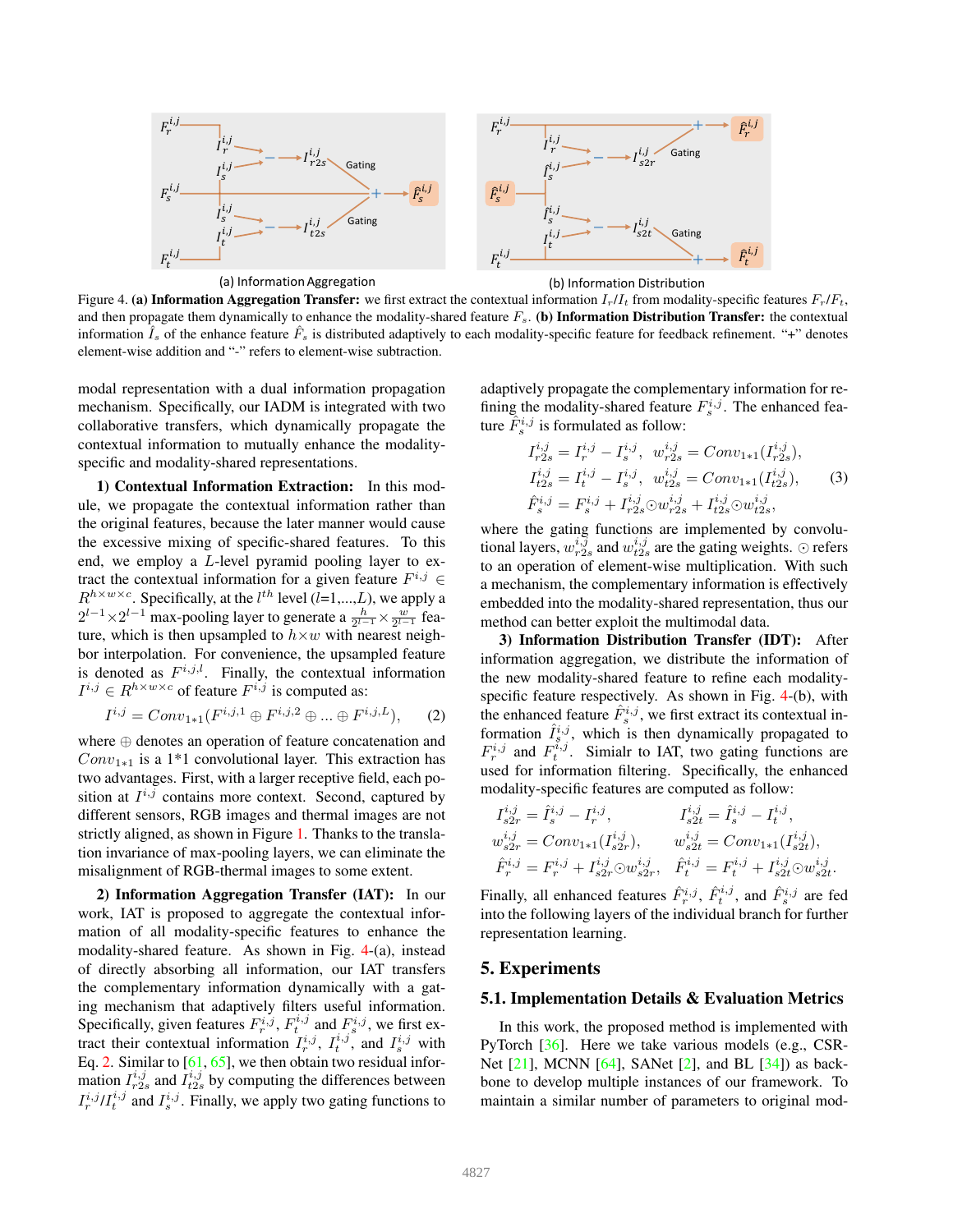| Input Data  | Representation Learning      | $GAME(0) \downarrow$ | $GAME(1) \downarrow$ | $GAME(2) \downarrow$ | $GAME(3) \downarrow$ | RMSE $\downarrow$ |
|-------------|------------------------------|----------------------|----------------------|----------------------|----------------------|-------------------|
| RGB         | $\overline{\phantom{0}}$     | 33.94                | 40.76                | 47.31                | 57.20                | 69.59             |
| Т           | $\overline{\phantom{0}}$     | 21.64                | 26.22                | 31.65                | 38.66                | 37.38             |
| <b>RGBT</b> | Early Fusion                 | 20.40                | 23.58                | 28.03                | 35.51                | 35.26             |
|             | Late fusion                  | 19.87                | 25.60                | 31.93                | 41.60                | 35.09             |
|             | W/O Gating Mechanism         | 19.76                | 23.60                | 28.66                | 36.21                | 33.61             |
|             | W/O Modality-Shared Feature  | 18.67                | 22.67                | 27.95                | 36.04                | 33.73             |
|             | W/O Information Distribution | 18.59                | 23.08                | 28.73                | 36.74                | 32.91             |
|             | <b>IADM</b>                  | 17.94                | 21.44                | 26.17                | 33.33                | 30.91             |

Table 2. The performance of different inputs and different representation learning approaches on our RGBT-CC benchmark.

Table 3. The performance under different illumination conditions on our RGBT-CC benchmark. The unimodal data is directly fed into CSRNet, while the multimodal data is fed into our proposed framework based on CSRNet.

| Illumination      | Input Data | $GAME(0) \downarrow$ | $GAME(1) \downarrow$ | $GAME(2) \downarrow$ | $GAME(3) \downarrow$ | RMSE $\downarrow$ |
|-------------------|------------|----------------------|----------------------|----------------------|----------------------|-------------------|
| <b>Brightness</b> | <b>RGB</b> | 23.49                | 30.14                | 37.47                | 48.46                | 45.40             |
|                   | т          | 25.21                | 28.98                | 34.82                | 42.25                | 40.60             |
|                   | RGBT       | 20.36                | 23.57                | 28.49                | 36.29                | 32.57             |
| Darkness          | <b>RGB</b> | 44.72                | 51.70                | 57.45                | 66.21                | 87.81             |
|                   | т          | 17.97                | 23.38                | 28.39                | 34.95                | 33.74             |
|                   | RGBT       | 15.44                | 19.23                | 23.79                | 30.28                | 29.11             |

els for fair comparisons, the channel number of these backbones in our framework is respectively set to 70%, 60%, 60%, and 60% of their original values. The kernel parameters are initialized by Gaussian distribution with a zero mean and a standard deviation of 1e-2. At each iteration, a pair of  $640\times480$  RGBT image is fed into the network. The ground-truth density map is generated with geometryadaptive Gaussian kernels [64]. The learning rate is set to 1e-5 and Adam [20] is used to optimize our framework. Notice that the loss function of our framework is the same as that of the adopted backbone network.

Following [25, 44, 24], we adopt the Root Mean Square Error (RMSE) as an evaluation metric. Moreover, Grid Average Mean Absolute Error (GAME [12]) is utilized to evaluate the performance in different regions. Specifically, for a specific level *l*, we divide the given images into  $4<sup>l</sup>$  nonoverlapping regions and measure the counting error in each region. Finally, the GAME at level  $l$  is computed as:

$$
GAME(l) = \frac{1}{N} \sum_{i=1}^{N} \sum_{j=1}^{4^{l}} |\hat{P}_{i}^{j} - P_{i}^{j}|,
$$
 (4)

where N is the total number of the testing samples,  $\hat{P}_i^j$  and  $P_i^j$  are the estimated count and the corresponding groundtruth count in the  $j<sup>th</sup>$  region of the  $i<sup>th</sup>$  image. Note that GAME(0) is equivalent to Mean Absolute Error (MAE).

#### 5.2. Ablation Studies

We perform extensive ablation studies to verify the effectiveness of each component in our framework. In this subsection, CSRNet is utilized as the backbone network to implement our proposed method.

1) Effectiveness of Multimodal Data: We first explore whether the multimodal data (i.e., RGB images and thermal images) is effective for crowd counting. As shown in Table 2, when only feeding RGB images into CSRNet, we obtain less impressive performance (e.g., GAME(0) is 33.94 and RMSE is 69.59), because we cannot effectively recognize people in dark environments. When utilizing thermal images, GAME(0) and RMSE are sharply reduced to 21.64 and 37.38, which demonstrates that thermal images are more useful than RGB images. In contrast, various models in the bottom six rows of Table 2 achieve better performance, when considering RGB and thermal images simultaneously. In particular, our CSRNet+IADM has a relative performance improvement of 17.3% on RMSE, compared with the thermal-based CSRNet.

To further verify the complementarities of multimodal data, the testing set is divided into two parts to measure the performance in different illumination conditions separately. As shown in Table 3, using both RGB and thermal images, our CSRNet+IADM consistently outperforms the unimodal CSRNet in both bright and dark scenarios. This is attributed to the thermal information that greatly helps to distinguish potential pedestrians from the cluttered background, while optical information is beneficial to eliminate heating negative objects in thermal images. Moreover, we also visualize some crowd density maps generated with different modal data in Fig. 4. We can observe that the density maps and estimated counts of our CSRNet+IADM are more accurate. These quantitative and qualitative experiments show that RGBT images are greatly effective for crowd counting.

2) Which Representation Learning Method is Better? We implement six methods for multimodal representation learning. Specifically, "Early Fusion" feeds the concatenation of RGB and thermal images into CSRNet. "Late Fusion" extracts the RGB and thermal features respectively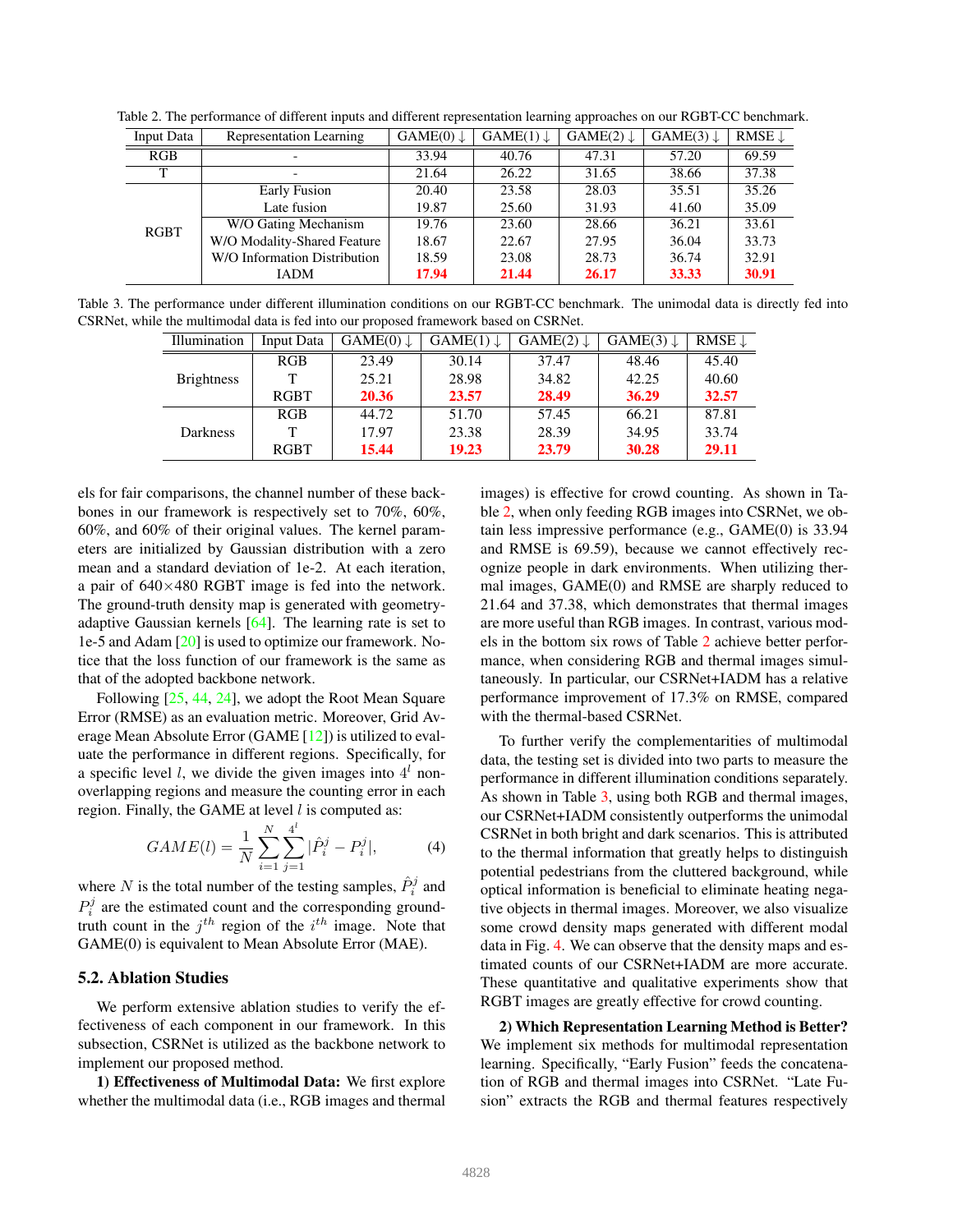

(a) RGB images (b) Thermal images (c) RGB results (d) Thermal results (e) Early fusion results (g) Ground-truth (f) Our results Figure 5. Visualization of the crowd density maps generated in different illumination conditions. (a) and (b) show the input RGB images and thermal images. (c) and (d) are the results of RGB-based CSRNet and thermal-based CSRNet. (e) shows the results of CSRNet that takes the concatenation of RGB and thermal images as input. (f) refers to the results of our CSRNet+IDAM. And the ground-truths are shown in (g). We can observe that our density maps and estimated counts are more accurate than those of other methods. (*Best to zoom in to view this figure.*)

Table 4. Performance of different methods on the proposed RGBT-CC benchmark. All the methods in this table utilize both RGB images and thermal images to estimate the crowd counts.

| <b>Backbone</b> | $GAME(0) \downarrow$ | $GAME(1) \downarrow$ | $GAME(2) \downarrow$ | $GAME(3) \downarrow$ | RMSE $\downarrow$ |
|-----------------|----------------------|----------------------|----------------------|----------------------|-------------------|
| UCNet $[58]$    | 33.96                | 42.42                | 53.06                | 65.07                | 56.31             |
| HDFNet $[35]$   | 22.36                | 27.79                | 33.68                | 42.48                | 33.93             |
| BBSNet [7]      | 19.56                | 25.07                | 31.25                | 39.24                | 32.48             |
| MVMS $[60]$     | 19.97                | 25.10                | 31.02                | 38.91                | 33.97             |
| <b>MCNN</b>     | 21.89                | 25.70                | 30.22                | 37.19                | 37.44             |
| $MCNN + IADM$   | 19.77                | 23.80                | 28.58                | 35.11                | 30.34             |
| <b>SANet</b>    | 21.99                | 24.76                | 28.52                | 34.25                | 41.60             |
| SANet + IADM    | 18.18                | 21.84                | 26.27                | 32.95                | 33.72             |
| <b>CSRNet</b>   | 20.40                | 23.58                | 28.03                | 35.51                | 35.26             |
| $CSRNet + IADM$ | 17.94                | 21.44                | 26.17                | 33.33                | 30.91             |
| BL.             | 18.70                | 22.55                | 26.83                | 34.62                | 32.67             |
| $BL + IADM$     | 15.61                | 19.95                | 24.69                | 32.89                | 28.18             |

Table 5. Performance of different level numbers of the pyramid pooling layer in IADM.

| #Level | GAME(0) | GAME(1) | GAME(2) | GAME(3) | <b>RMSE</b> |
|--------|---------|---------|---------|---------|-------------|
| $L=1$  | 18.94   | 23.05   | 28.03   | 35.88   | 33.01       |
| $L=2$  | 18.35   | 22.56   | 27.84   | 35.90   | 31.94       |
| $L=3$  | 17.94   | 21.44   | 26.17   | 33.33   | 30.91       |
| $L=4$  | 17.80   | 21.39   | 25.91   | 33.20   | 31.48       |

with two CSRNet and then combines their features to generate density maps. As shown in Table 2, these two models are better than unimodal models, but their performance still lags far behind various variants of our IADM. For instance, without gating functions, the variant "W/O Gating Mechanism" directly propagates information among different features and obtains an RMSE of 33.61. The variant "W/O Modality-Shared Feature" obtains a GAME(0) of 18.67 and an RMSE of 33.73, when removing the modality-shared branch and directly refining the modality-specific features. When using the modality-shared branch but only aggregating multimodal information, the variant "W/O Information Distribution" obtains a relatively better RMSE 32.91. When using the full IADM, our method achieves the best performance on all evaluation metrics. This is attributed to our tailor-designed architecture (i.e., specific-shared branches, dual information propagation) that can effectively learn the multimodal collaborative representation, and fully capture the complementary information of RGB and thermal images. These experiments demonstrate the effectiveness of the proposed IADM for multimodal representation learning.

3) The Effectiveness of Level Number of Pyramid Pooling Layer: In the proposed IDAM, an *L*-level pyramid pooling layer is utilized to extract contextual information. In this section, we explore the effectiveness of the level number. As shown in Table 5, when  $L$  is set to 1, the GAME(3) and RMSE are 35.88 and 33.01, respectively. As the level number increases, our performance also becomes better gradually, and we can achieve very competitive results when the pyramid pooling layer has three levels. More levels over 3 will not bring additional performance gains. Thus, the level number  $L$  is consistently set to 3 in our work.

#### 5.3. Comparison with State-of-the-Art Methods

We compare the proposed method with state-of-the-art methods on the large-scale RGBT-CC benchmark. The compared methods can be divided into two categories. The first class is the specially-designed models for crowd counting, including MCNN [64], SANet [2], CSRNet [21], and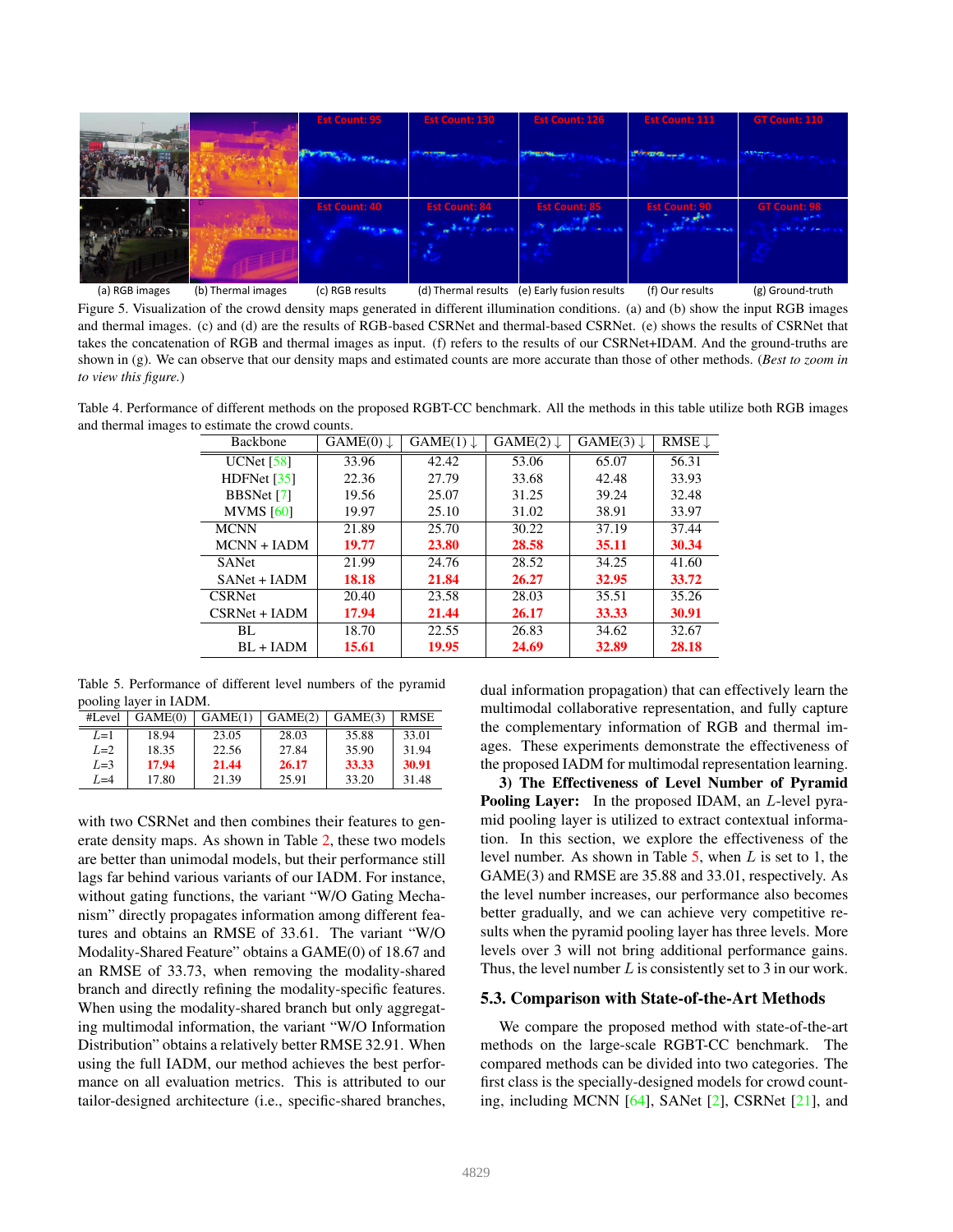| Method            | $GAME(0) \downarrow$ | $GAME(1) \downarrow$ | $GAME(2) \downarrow$ | $GAME(3) \downarrow$ | RMSE $\downarrow$ |
|-------------------|----------------------|----------------------|----------------------|----------------------|-------------------|
| UCNet $[58]$      | 10.81                | 15.24                | 22.04                | 32.98                | 15.70             |
| HDFNet $[35]$     | 8.32                 | 13.93                | 17.97                | 22.62                | 13.01             |
| <b>BBSNet</b> [7] | 6.26                 | 8.53                 | 11.80                | 16.46                | 9.26              |
| DetNet $[23]$     | 9.74                 |                      |                      |                      | 13.14             |
| CL $[14]$         | 7.32                 |                      |                      |                      | 10.48             |
| RDNet $[22]$      | 4.96                 |                      |                      |                      | 7.22              |
| <b>MCNN</b>       | 11.12                | 14.53                | 18.68                | 24.49                | 16.49             |
| $MCNN + IADM$     | 9.61                 | 11.89                | 15.44                | 20.69                | 14.52             |
| BL.               | 8.94                 | 11.57                | 15.68                | 22.49                | 12.49             |
| $BL + IADM$       | 7.13                 | 9.28                 | 13.00                | 19.53                | 10.27             |
| <b>SANet</b>      | 5.74                 | 7.84                 | 10.47                | 14.30                | 8.66              |
| $SANet + IADM$    | 4.71                 | 6.49                 | 9.02                 | 12.41                | 7.35              |
| <b>CSRNet</b>     | 4.92                 | 6.78                 | 9.47                 | 13.06                | 7.41              |
| $CSRNet + IADM$   | 4.38                 | 5.95                 | 8.02                 | 11.02                | 7.06              |

Table 6. Performance of different methods on the ShanghaiTechRGBD benchmark. All the methods in this table utilize both RGB images and depth images to estimate the crowd counts.

BL [34]. These methods are reimplemented to take the concatenation of RGB and thermal images as input in an "Early Fusion" way. Moreover, MVMS [60] is also reimplemented on RGBT-CC and pixel-wise attention map [6] is utilized to fuse the features of optical view and thermal view. The second class is several best-performing models for multimodal learning, including UCNet [58], HDFNet [35], and BBSNet [7]. Based on their official codes, these methods are reimplemented to estimate crowd counts on our RGBT-CC dataset. As mentioned above, our IADM can be incorporated into various networks, thus here we take CSRNet, MCNN, SANet, and BL as backbone to develop multiple instances of our framework.

The performance of all comparison methods is shown in Table 4. As can be observed, all instances of our method outperform the corresponding backbone networks consistently. For instance, both MCNN+IADM and SANet+IADM have a relative performance improvement of 18.9% on RMSE, compared with their "Early Fusion" models. Moreover, our CSRNet+IADM and BL+IADM achieve better performance on all evaluation metrics, compared with other advanced methods (i.e., UCNet, HDFNet, and BBSNet). This is because our method learns specificshared representations explicitly and enhances them mutually, while others just simply fuse multimodal features without mutual enhancements. Thus our method can better capture the complementarities of RGB images and thermal images. This comparison has demonstrated the effectiveness of our method for RGBT crowd counting.

#### 5.4. Apply to RGBD Crowd Counting

We apply the proposed method to estimate crowd counts from RGB images and depth images. In this subsection, we also take various crowd counting models as backbone to develop our framework on ShanghaiTechRGBD [22] benchmark. The implementation details of the compared methods are similar to the previous subsection. As shown in Table 6, all instances of our framework are superior to their corresponding backbone networks by obvious margins. Moreover, our SANet+IADM and CSRNet+IADM outperform three advanced models (i.e., UCNet, HDFNet, and BBSNet) on all evaluation metrics. More importantly, our CSRNet+IADM achieves the lowest GAME(0) 4.38 and RMSE 7.05, and becomes the new state-of-the-art method on ShanghaiTechRGBD benchmark. This experiment shows that our approach is universal and effective for RGBD crowd counting.

### 6. Conclusion

In this work, we propose to incorporate optical and thermal information to estimate crowd counts in unconstrained scenarios. To this end, we introduce the first RGBT crowd counting benchmark with 2,030 pairs of RGB-thermal images and 138,389 annotated people. Moreover, we develop a cross-modal collaborative representation learning framework, which utilizes a tailor-designed Information Aggregation-Distribution Module to fully capture the complementary information of different modalities. Extensive experiments on two real-world benchmarks show the effectiveness and universality of the proposed method for multimodal (e.g., RGBT and RGBD) crowd counting.

#### Acknowledgments

This work was supported in part by National Natural Science Foundation of China under Grant No.U1811463, in part by National Key R&D Program of China under Grant No.2020AAA0109700, in part by National Natural Science Foundation of China under Grant No.61876045 and 61976250, in part by the Guangdong Basic and Applied Basic Research Foundation under Grant No.2017A030312006 and 2020B1515020048, in part by Major Project of Guangzhou Science and Technology of Collaborative Innovation and Industry under Grant 201605122151511.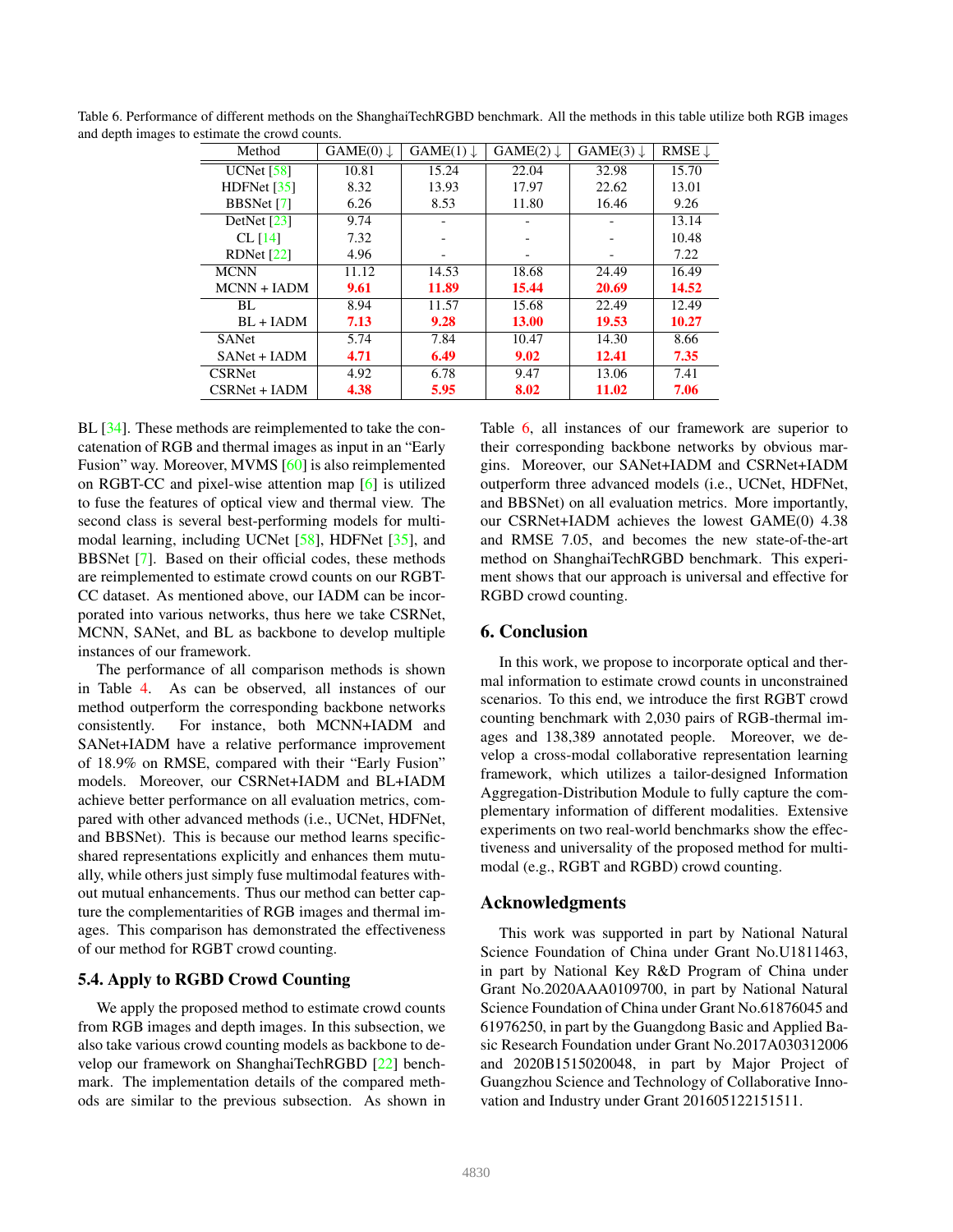## References

- [1] Shuai Bai, Zhiqun He, Yu Qiao, Hanzhe Hu, Wei Wu, and Junjie Yan. Adaptive dilated network with self-correction supervision for counting. In *CVPR*, pages 4594–4603, 2020. 1
- [2] Xinkun Cao, Zhipeng Wang, Yanyun Zhao, and Fei Su. Scale aggregation network for accurate and efficient crowd counting. In *ECCV*, pages 734–750, 2018. 3, 4, 5, 7
- [3] Antoni B Chan, Zhang-Sheng John Liang, and Nuno Vasconcelos. Privacy preserving crowd monitoring: Counting people without people models or tracking. In *CVPR*, pages 1–7. IEEE, 2008. 2
- [4] A. B. Chan and N. Vasconcelos. Bayesian poisson regression for crowd counting. In *ICCV*, pages 545–551, Sept 2009. 3
- [5] Ke Chen, Chen Change Loy, Shaogang Gong, and Tony Xiang. Feature mining for localised crowd counting. In *BMVC*, volume 1, page 3, 2012. 3
- [6] Liang-Chieh Chen, Yi Yang, Jiang Wang, Wei Xu, and Alan L Yuille. Attention to scale: Scale-aware semantic image segmentation. In *CVPR*, pages 3640–3649, 2016. 8
- [7] Deng-Ping Fan, Yingjie Zhai, Ali Borji, Jufeng Yang, and Ling Shao. Bbs-net: Rgb-d salient object detection with a bifurcated backbone strategy network. In *ECCV*, 2020. 3, 7, 8
- [8] Keren Fu, Deng-Ping Fan, Ge-Peng Ji, and Qijun Zhao. Jldcf: Joint learning and densely-cooperative fusion framework for rgb-d salient object detection. In *CVPR*, pages 3052–3062, 2020. 3
- [9] Min Fu, Pei Xu, Xudong Li, Qihe Liu, Mao Ye, and Ce Zhu. Fast crowd density estimation with convolutional neural networks. *EAAI*, 43:81–88, 2015. 3
- [10] Guangshuai Gao, Junyu Gao, Qingjie Liu, Qi Wang, and Yunhong Wang. Cnn-based density estimation and crowd counting: A survey. *arXiv preprint arXiv:2003.12783*, 2020. 1
- [11] Isha Ghodgaonkar, Subhankar Chakraborty, Vishnu Banna, Shane Allcroft, Mohammed Metwaly, Fischer Bordwell, Kohsuke Kimura, Xinxin Zhao, Abhinav Goel, Caleb Tung, et al. Analyzing worldwide social distancing through largescale computer vision. *arXiv preprint arXiv:2008.12363*, 2020. 1
- [12] Ricardo Guerrero-Gómez-Olmedo, Beatriz Torre-Jiménez, Roberto López-Sastre, Saturnino Maldonado-Bascón, and Daniel Onoro-Rubio. Extremely overlapping vehicle counting. In *Iberian Conference on Pattern Recognition and Image Analysis*, pages 423–431. Springer, 2015. 6
- [13] Haroon Idrees, Imran Saleemi, Cody Seibert, and Mubarak Shah. Multi-source multi-scale counting in extremely dense crowd images. In *CVPR*, pages 2547–2554, 2013. 3
- [14] Haroon Idrees, Muhmmad Tayyab, Kishan Athrey, Dong Zhang, Somaya Al-Maadeed, Nasir Rajpoot, and Mubarak Shah. Composition loss for counting, density map estimation and localization in dense crowds. In *ECCV*, 2018. 2, 3, 8
- [15] Bo Jiang, Zitai Zhou, Xiao Wang, and Jin Tang. cmsalgan: Rgb-d salient object detection with cross-view generative adversarial networks. *TMM*, 2020. 2
- [16] Xiaolong Jiang, Zehao Xiao, Baochang Zhang, Xiantong Zhen, Xianbin Cao, David Doermann, and Ling Shao. Crowd counting and density estimation by trellis encoderdecoder networks. In *CVPR*, pages 6133–6142, 2019. 3
- [17] Di Kang, Debarun Dhar, and Antoni B Chan. Incorporating side information by adaptive convolution. In *NeurIPS*, pages 3870–3880, 2017. 3
- [18] Di Kang, Zheng Ma, and Antoni B Chan. Beyond counting: comparisons of density maps for crowd analysis tasks—counting, detection, and tracking. *CSVT*, 29(5):1408–1422, 2018. 1
- [19] Douwe Kiela and Léon Bottou. Learning image embeddings using convolutional neural networks for improved multimodal semantics. In *EMNLP*, pages 36–45, 2014. 3
- [20] Diederik Kingma and Jimmy Ba. Adam: A method for stochastic optimization. *arXiv:1412.6980*, 2014. 6
- [21] Yuhong Li, Xiaofan Zhang, and Deming Chen. Csrnet: Dilated convolutional neural networks for understanding the highly congested scenes. In *CVPR*, pages 1091–1100, 2018. 1, 3, 4, 5, 7
- [22] Dongze Lian, Jing Li, Jia Zheng, Weixin Luo, and Shenghua Gao. Density map regression guided detection network for rgb-d crowd counting and localization. In *CVPR*, pages 1821–1830, 2019. 1, 2, 3, 4, 8
- [23] Jiang Liu, Chengiang Gao, Deyu Meng, and Alexander G Hauptmann. Decidenet: Counting varying density crowds through attention guided detection and density estimation. In *CVPR*, pages 5197–5206, 2018. 8
- [24] Lingbo Liu, Jiaqi Chen, Hefeng Wu, Tianshui Chen, Guanbin Li, and Liang Lin. Efficient crowd counting via structured knowledge transfer. In *ACM MM*, 2020. 6
- [25] Liang Liu, Hao Lu, Hongwei Zou, Haipeng Xiong, Zhiguo Cao, and Chunhua Shen. Weighing counts: Sequential crowd counting by reinforcement learning. *arXiv preprint arXiv:2007.08260*, 2020. 6
- [26] Lingbo Liu, Zhilin Qiu, Guanbin Li, Shufan Liu, Wanli Ouyang, and Liang Lin. Crowd counting with deep structured scale integration network. In *ICCV*, pages 1774–1783, 2019. 1, 3
- [27] Lingbo Liu, Hongjun Wang, Guanbin Li, Wanli Ouyang, and Liang Lin. Crowd counting using deep recurrent spatialaware network. In *IJCAI*, 2018. 1
- [28] Lingbo Liu, Jiajie Zhen, Guanbin Li, Geng Zhan, Zhaocheng He, Bowen Du, and Liang Lin. Dynamic spatial-temporal representation learning for traffic flow prediction. *TITS*, 2020. 1
- [29] Ning Liu, Yongchao Long, Changqing Zou, Qun Niu, Li Pan, and Hefeng Wu. Adcrowdnet: An attention-injective deformable convolutional network for crowd understanding. In *CVPR*, pages 3225–3234, 2019. 3
- [30] Weizhe Liu, Mathieu Salzmann, and Pascal Fua. Contextaware crowd counting. In *CVPR*, pages 5099–5108, 2019. 1
- [31] Weizhe Liu, Mathieu Salzmann, and Pascal Fua. Estimating people flows to better count them in crowded scenes. In *ECCV*, pages 723–740. Springer, 2020. 3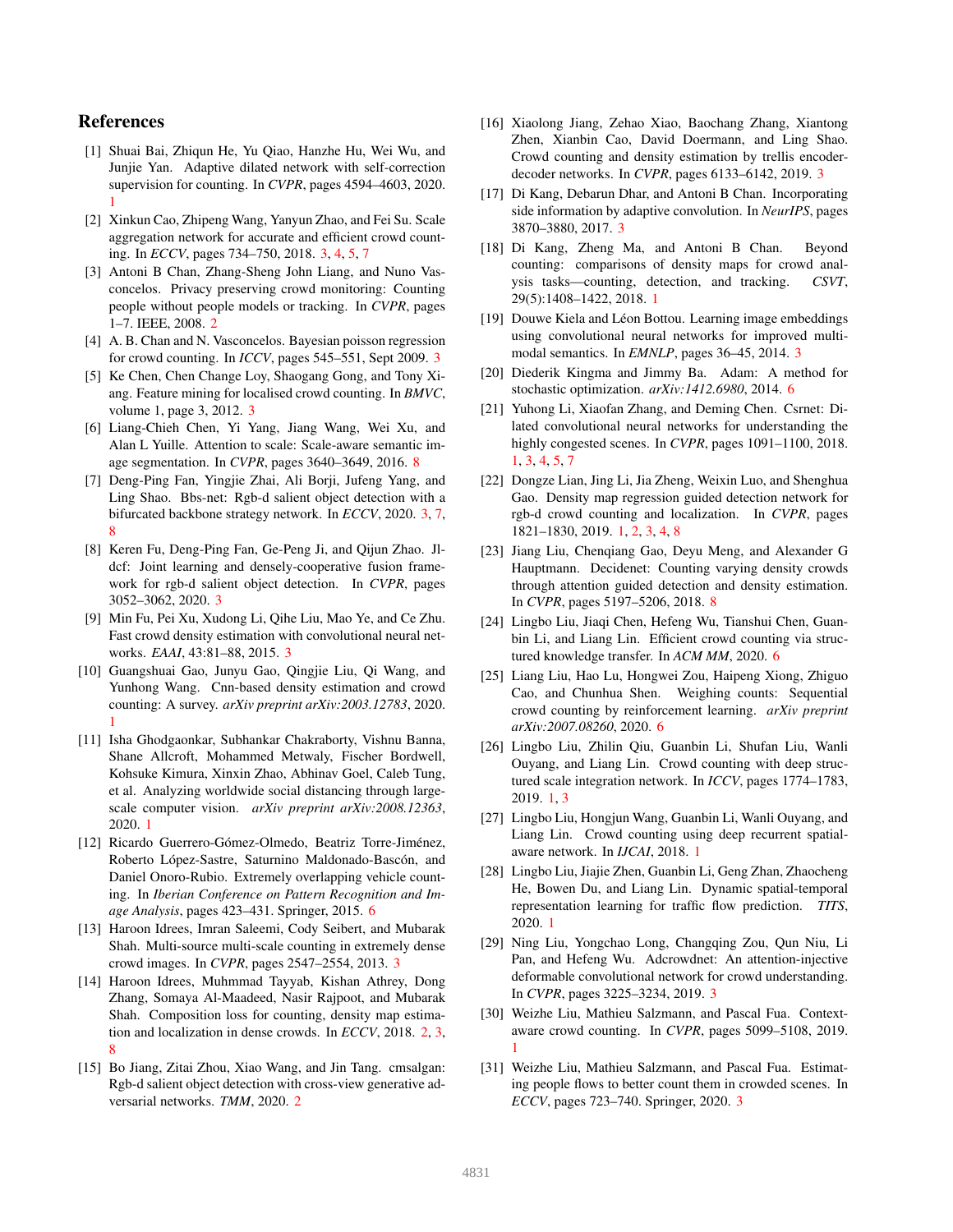- [32] Yan Liu, Lingqiao Liu, Peng Wang, Pingping Zhang, and Yinjie Lei. Semi-supervised crowd counting via self-training on surrogate tasks. In *ECCV*, 2020. 1
- [33] Yan Lu, Yue Wu, Bin Liu, Tianzhu Zhang, Baopu Li, Qi Chu, and Nenghai Yu. Cross-modality person re-identification with shared-specific feature transfer. In *CVPR*, pages 13379– 13389, 2020. 3
- [34] Zhiheng Ma, Xing Wei, Xiaopeng Hong, and Yihong Gong. Bayesian loss for crowd count estimation with point supervision. In *ICCV*, pages 6142–6151, 2019. 1, 3, 4, 5, 8
- [35] Youwei Pang, Lihe Zhang, Xiaoqi Zhao, and Huchuan Lu. Hierarchical dynamic filtering network for rgb-d salient object detection. In *ECCV*, 2020. 3, 7, 8
- [36] Adam Paszke, Sam Gross, Francisco Massa, Adam Lerer, James Bradbury, Gregory Chanan, Trevor Killeen, Zeming Lin, Natalia Gimelshein, Luca Antiga, et al. Pytorch: An imperative style, high-performance deep learning library. In *NIPS*, pages 8026–8037, 2019. 5
- [37] Yongri Piao, Wei Ji, Jingjing Li, Miao Zhang, and Huchuan Lu. Depth-induced multi-scale recurrent attention network for saliency detection. In *ICCV*, pages 7254–7263, 2019. 2
- [38] Yongri Piao, Zhengkun Rong, Miao Zhang, Weisong Ren, and Huchuan Lu. A2dele: Adaptive and attentive depth distiller for efficient rgb-d salient object detection. In *CVPR*, pages 9060–9069, 2020. 3
- [39] Zhilin Qiu, Lingbo Liu, Guanbin Li, Qing Wang, Nong Xiao, and Liang Lin. Crowd counting via multi-view scale aggregation networks. In *ICME*, pages 1498–1503. IEEE, 2019. 3
- [40] Weihong Ren, Di Kang, Yandong Tang, and Antoni B Chan. Fusing crowd density maps and visual object trackers for people tracking in crowd scenes. In *CVPR*, pages 5353– 5362, 2018. 3
- [41] Deepak Babu Sam, Shiv Surya, and R Venkatesh Babu. Switching convolutional neural network for crowd counting. In *CVPR*, volume 1, page 6, 2017. 3
- [42] Karen Simonyan and Andrew Zisserman. Very deep convolutional networks for large-scale image recognition. *arXiv preprint arXiv:1409.1556*, 2014. 4
- [43] Vishwanath A Sindagi and Vishal M Patel. Generating highquality crowd density maps using contextual pyramid cnns. In *ICCV*, pages 1879–1888. IEEE, 2017. 1, 3
- [44] Vishwanath A Sindagi and Vishal M Patel. Multi-level bottom-top and top-bottom feature fusion for crowd counting. In *ICCV*, pages 1002–1012, 2019. 6
- [45] Vishwanath A Sindagi, Rajeev Yasarla, and Vishal M Patel. Jhu-crowd++: Large-scale crowd counting dataset and a benchmark method. *TPAMI*, 2020. 2, 3
- [46] Tao Sun, Zonglin Di, Pengyu Che, Chun Liu, and Yin Wang. Leveraging crowdsourced gps data for road extraction from aerial imagery. In *CVPR*, pages 7509–7518, 2019. 2, 3
- [47] Thirumalaisamy P Velavan and Christian G Meyer. The covid-19 epidemic. *Tropical medicine & international health*, 25(3):278, 2020. 1
- [48] Elad Walach and Lior Wolf. Learning to count with cnn boosting. In *ECCV*, pages 660–676. Springer, 2016. 3
- [49] Chuan Wang, Hua Zhang, Liang Yang, Si Liu, and Xiaochun Cao. Deep people counting in extremely dense crowds. In *ACM MM*, pages 1299–1302, 2015. 3
- [50] Qi Wang, Junyu Gao, Wei Lin, and Xuelong Li. Nwpucrowd: A large-scale benchmark for crowd counting and localization. *TPAMI*, 2020. 2, 3
- [51] Hao Wu, Hanyuan Zhang, Xinyu Zhang, Weiwei Sun, Baihua Zheng, and Yuning Jiang. Deepdualmapper: A gated fusion network for automatic map extraction using aerial images and trajectories, 2020. 3
- [52] Feng Xiong, Xingjian Shi, and Dit-Yan Yeung. Spatiotemporal modeling for crowd counting in videos. In *ICCV*, pages 5151–5159, 2017. 1, 3
- [53] Lixian Yuan, Zhilin Qiu, Lingbo Liu, Hefeng Wu, Tianshui Chen, Pei Chen, and Liang Lin. Crowd counting via scale-communicative aggregation networks. *Neurocomputing*, 409:420–430, 2020. 3
- [54] Yingjie Zhai, Deng-Ping Fan, Jufeng Yang, Ali Borji, Ling Shao, Junwei Han, and Liang Wang. Bifurcated backbone strategy for rgb-d salient object detection. *arXiv e-prints*, pages arXiv–2007, 2020. 2
- [55] Anran Zhang, Jiayi Shen, Zehao Xiao, Fan Zhu, Xiantong Zhen, Xianbin Cao, and Ling Shao. Relational attention network for crowd counting. In *ICCV*, pages 6788–6797, 2019. 3
- [56] Anran Zhang, Lei Yue, Jiayi Shen, Fan Zhu, Xiantong Zhen, Xianbin Cao, and Ling Shao. Attentional neural fields for crowd counting. In *ICCV*, pages 5714–5723, 2019. 1
- [57] Cong Zhang, Hongsheng Li, Xiaogang Wang, and Xiaokang Yang. Cross-scene crowd counting via deep convolutional neural networks. In *CVPR*, pages 833–841, 2015. 2, 3
- [58] Jing Zhang, Deng-Ping Fan, Yuchao Dai, Saeed Anwar, Fatemeh Sadat Saleh, Tong Zhang, and Nick Barnes. Uc-net: uncertainty inspired rgb-d saliency detection via conditional variational autoencoders. In *CVPR*, pages 8582–8591, 2020. 3, 7, 8
- [59] Liliang Zhang, Liang Lin, Xiaodan Liang, and Kaiming He. Is faster r-cnn doing well for pedestrian detection? In *ECCV*, pages 443–457. Springer, 2016. 1
- [60] Qi Zhang and Antoni B Chan. Wide-area crowd counting via ground-plane density maps and multi-view fusion cnns. In *CVPR*, pages 8297–8306, 2019. 3, 7, 8
- [61] Shuo Zhang, Youfang Lin, and Hao Sheng. Residual networks for light field image super-resolution. In *CVPR*, pages 11046–11055, 2019. 5
- [62] Shanghang Zhang, Guanhang Wu, Joao P Costeira, and Jose MF Moura. Understanding traffic density from largescale web camera data. In *CVPR*, pages 5898–5907, 2017. 1
- [63] Shizhou Zhang, Yifei Yang, Peng Wang, Xiuwei Zhang, and Yanning Zhang. Attend to the difference: Cross-modality person re-identification via contrastive correlation. *arXiv preprint arXiv:1910.11656*, 2019. 3
- [64] Yingying Zhang, Desen Zhou, Siqin Chen, Shenghua Gao, and Yi Ma. Single-image crowd counting via multi-column convolutional neural network. In *CVPR*, pages 589–597, 2016. 1, 2, 4, 5, 6, 7